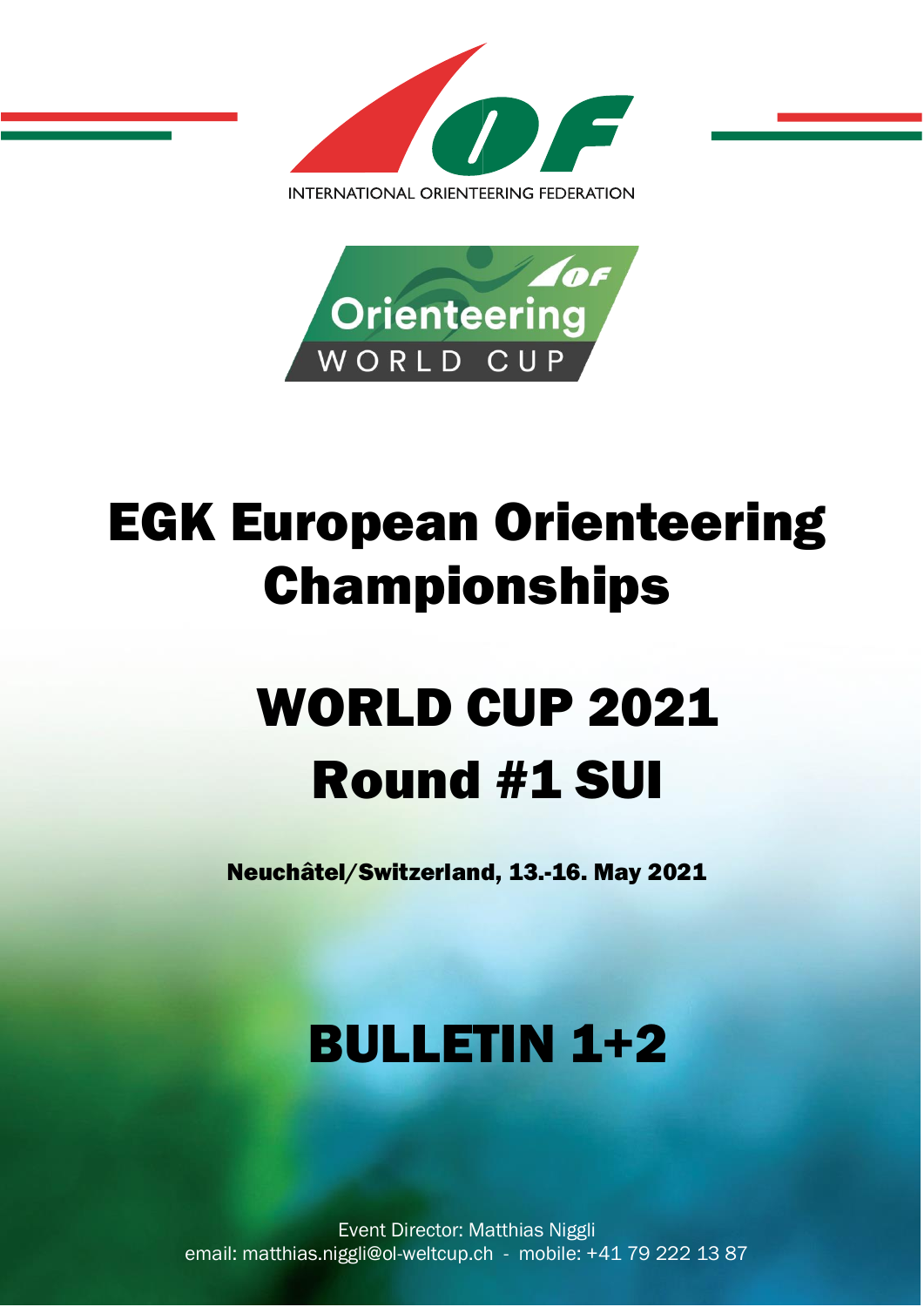| <b>WELCOME TO NEUCHÂTEL</b>                            | $\mathbf{2}$            |
|--------------------------------------------------------|-------------------------|
| <b>WORLD CUP 2021</b>                                  | $\overline{\mathbf{c}}$ |
| <b>1. ORGANIZATION AND CONTACT</b>                     | 3                       |
| <b>1.1 ORGANIZING COMMITTEE</b>                        | 3                       |
| <b>CONTACT ADRESS</b>                                  | 3                       |
| 2. EVENT PROGRAMME                                     | З                       |
| 3. VENUES, ACCESS AND TRANSPORT                        | 4                       |
| <b>4. EVENT CENTRE</b>                                 | 4                       |
| 5. ENTRY                                               | 5                       |
| <b>5.1 ENTRIES AND ENTRY DEADLINES</b>                 | 5                       |
| 5.2 ENTRY FEES UNTIL 13 MARCH 2021                     | 6                       |
| <b>5.3 PAYMENT</b>                                     | 6                       |
| <b>6. ACCOMMODATION AND FOOD</b>                       | 6                       |
| 7. EMBARGOED AREAS                                     | 7                       |
| <b>7.1 PREVIOUS ORIENTEERING MAPS</b>                  | 8                       |
| 8. TRAINING                                            | 9                       |
| 9. RULES AND GENERAL INFORMATIONS                      | 9                       |
| <b>9.1 COMPETITON RULES</b>                            | 9                       |
| 9.2 CLASSES AND PARTICIPATION RESTRICTIONS             | 9                       |
| 9.3 ANTI-DOPING                                        | 9                       |
| 9.4 INSURANCE                                          | 9                       |
| <b>9.5 CLIMATE</b>                                     | 9                       |
| 9.6 COVID-19 MEASURES                                  | 10                      |
| <b>9.7 VISA PERMITS</b>                                | 10                      |
| <b>9.8 ATHLETE'S LICENCE</b>                           | 10                      |
| <b>10. MEDIA SERVICES</b>                              | 10                      |
| <b>11. COMPETITION INFORMATIONS</b>                    | 10                      |
| <b>11.1 PUNCHING SYSTEM</b>                            | 10                      |
| <b>11.2 CLOTHING</b>                                   | 10                      |
| <b>12. EVENT INFORMATION</b>                           | 10                      |
| <b>12.1 EGK EUROPEAN CHAMPIONSHIPS SPRINT RELAY</b>    | 10                      |
| <b>12.2 EGK EUROPEAN CHAMPIONSHIPS KNOCKOUT-SPRINT</b> | 11                      |
| <b>12.3 EGK EUROPEAN CHAMPIONSHIPS SPRINT</b>          | 11                      |
| <b>13. PRIZE MONEY</b>                                 | <u>12</u>               |
| <b>14. PUBLIC RACES</b>                                | <u>12</u>               |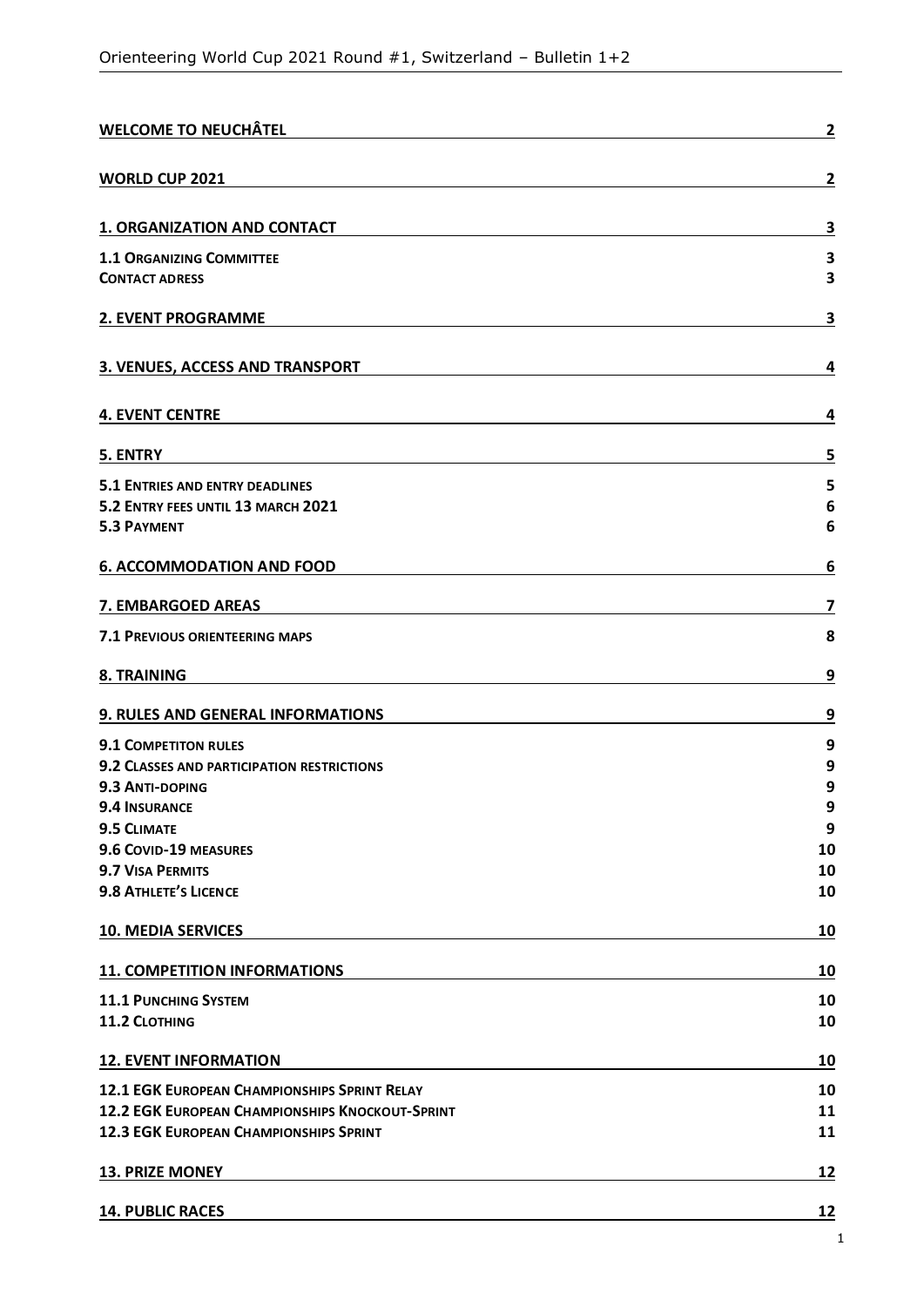

WELCOME TO NEUCHÂTEL Dear athletes, ladies and gentlemen

Neuchâtel and the organizing team are looking forward to the EGK European Orienteering Championships and the Orienteering World Cup and to seeing you all in the wonderful surroundings of the lake of Neuchâtel. We finally hope to get the chance to organize this event for you, even if it is one year later as planned. It is a great pleasure that the event was upgraded to become the European Orienteering Championships and we welcome you all to this event.

We offer you exciting competitions and as usual an attractive package price including entry fee, starting fee for all races and accommodation. We hope you get attracted by our offer, the incredible atmosphere at races in Switzerland and by beautiful views in spring 2021 in Switzerland!

You are warmly welcome to Switzerland!

Matthias Niggli Event Director EGK European Orienteering Championships

## WORLD CUP 2021

The World Cup 2021 consists of the following 9 competitions.

| Comp.          | Date         | Format                 | Event             | Country     |
|----------------|--------------|------------------------|-------------------|-------------|
| 1              | 13 May       | <b>Sprint Relay</b>    | World Cup round 1 |             |
| $\overline{2}$ | 14-15 May    | Knock-Out Sprint       | with European     | Switzerland |
| 3              | 16 May       | Sprint                 | Championships     |             |
| 4              | 12 August    | Long Distance          |                   |             |
| 5              | 14 August    | <b>Middle Distance</b> | World Cup round 2 | Sweden      |
| 6              | 15 August    | Relay                  |                   |             |
|                | 30 September | Long Distance          |                   |             |
| 8              | 2 October    | <b>Middle Distance</b> | World Cup round 3 | Italy       |
| 9              | 3 October    | <b>Sprint Relay</b>    |                   |             |

In the individual World Cup, athletes are awarded World Cup points as per 2021 World Cup special rules, where winners of individual races receive 100 point and top 40 are rewarded.

The Teams World Cup points are awarded according to 2021 World Cup special rules, where relays are most important and counted together with the sum of the scores in the individual races.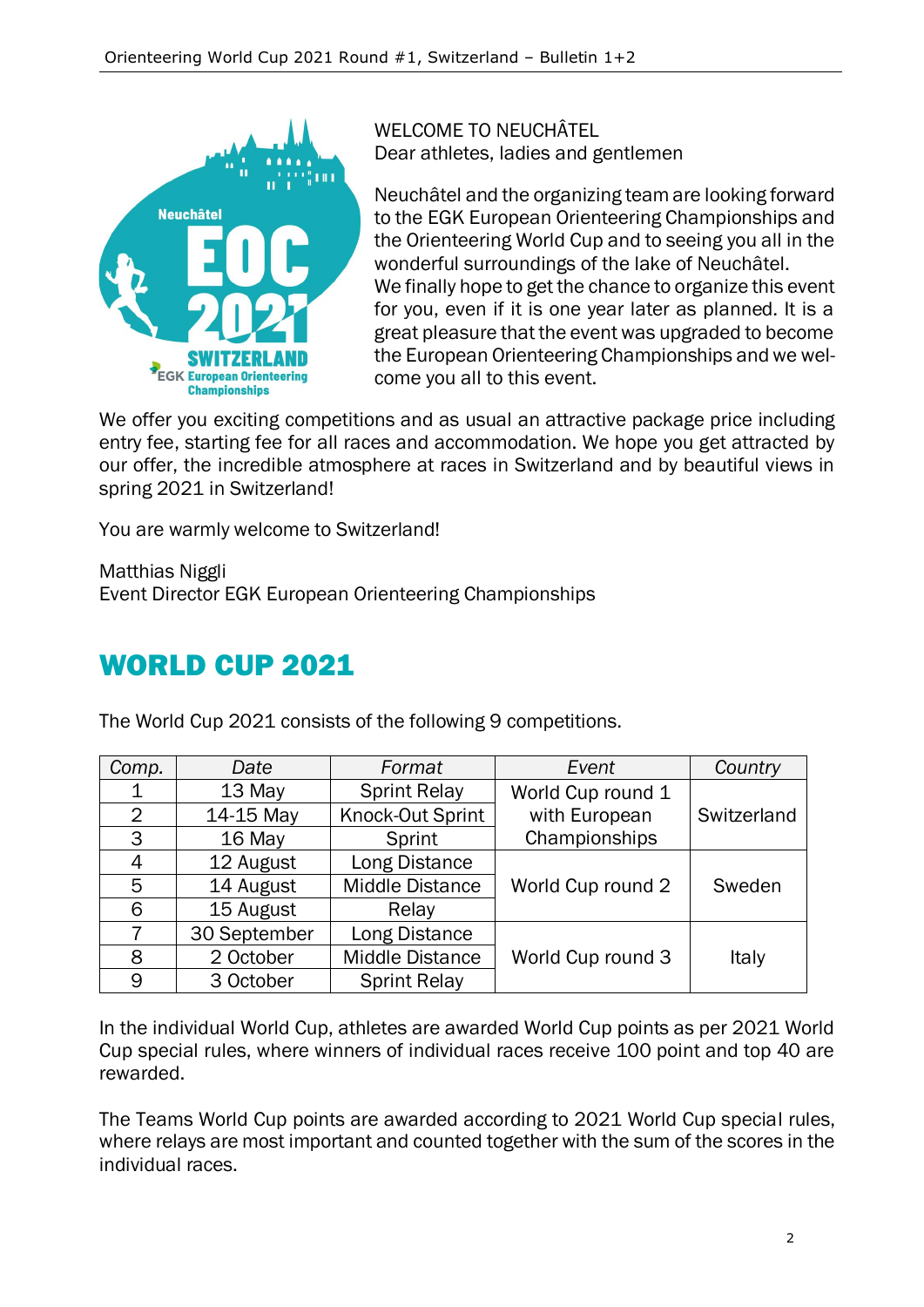## 1. ORGANIZATION AND CONTACT

## 1.1 ORGANIZING COMMITTEE

Matthias Niggli **Event Director** Simone Niggli **Technical Director** Hansueli Steinmann Security Doris Grüniger **Event Centre** Christoph Aeschlimann **Accreditation**, VIP Martin Oppliger Start Patrik Thoma / Markus Hitz Finish, Arena, Infrastructure Daniel Leibundgut **Results, IT Services** Alex Wenger / Lukas Schubnell Live-Production (TV) Severin Furter **Media** Media Brigitte Grüniger Huber Finances

Alain Juan **Alain Juan** Event Director EGK Swiss 5 Days

Event Advisors Jerzy Antonowicz IOF Senior Event Advisor, POL

#### CONTACT ADRESS

EGK European Championships 2021 Tel +41 31 721 52 68 Matthias Niggli Mobile +41 79 222 13 87 Luchliweg 5A matthias.niggli@ol-weltcup.ch CH-3110 Münsingen [www.ol-weltcup.ch](http://www.ol-weltcup.ch/)

Urs Hofer National Event Advisor, SUI Michael Eglin National Event Advisor, SUI

Bulletin 3 will be published by 15 March 2021.

Final details will be released in Bulletin 4 upon arrival at the Event Centre in Neuchâtel and on the homepage on 10 May 2021.

## 2. EVENT PROGRAMME

### TUESDAY, 11 MAY 2021

| Arrival of the teams |             |
|----------------------|-------------|
| Event Centre opens   | 14:00-17:00 |
| Free training        | 14:00-18:00 |

#### WEDNESDAY, 12 MAY 2021

| *************************               |             |
|-----------------------------------------|-------------|
| Event Centre opens                      | 09:00-12:00 |
| Free training                           | 10:00-18:00 |
| Kids meet Champions                     | 13:30-14:30 |
| Event Centre opens                      | 17:00-19:00 |
| <b>Team Officials' Meeting</b>          | 17:30-18:30 |
| EGK Swiss 5 Days stage 1, Forest sprint | 17:30-20:30 |
|                                         |             |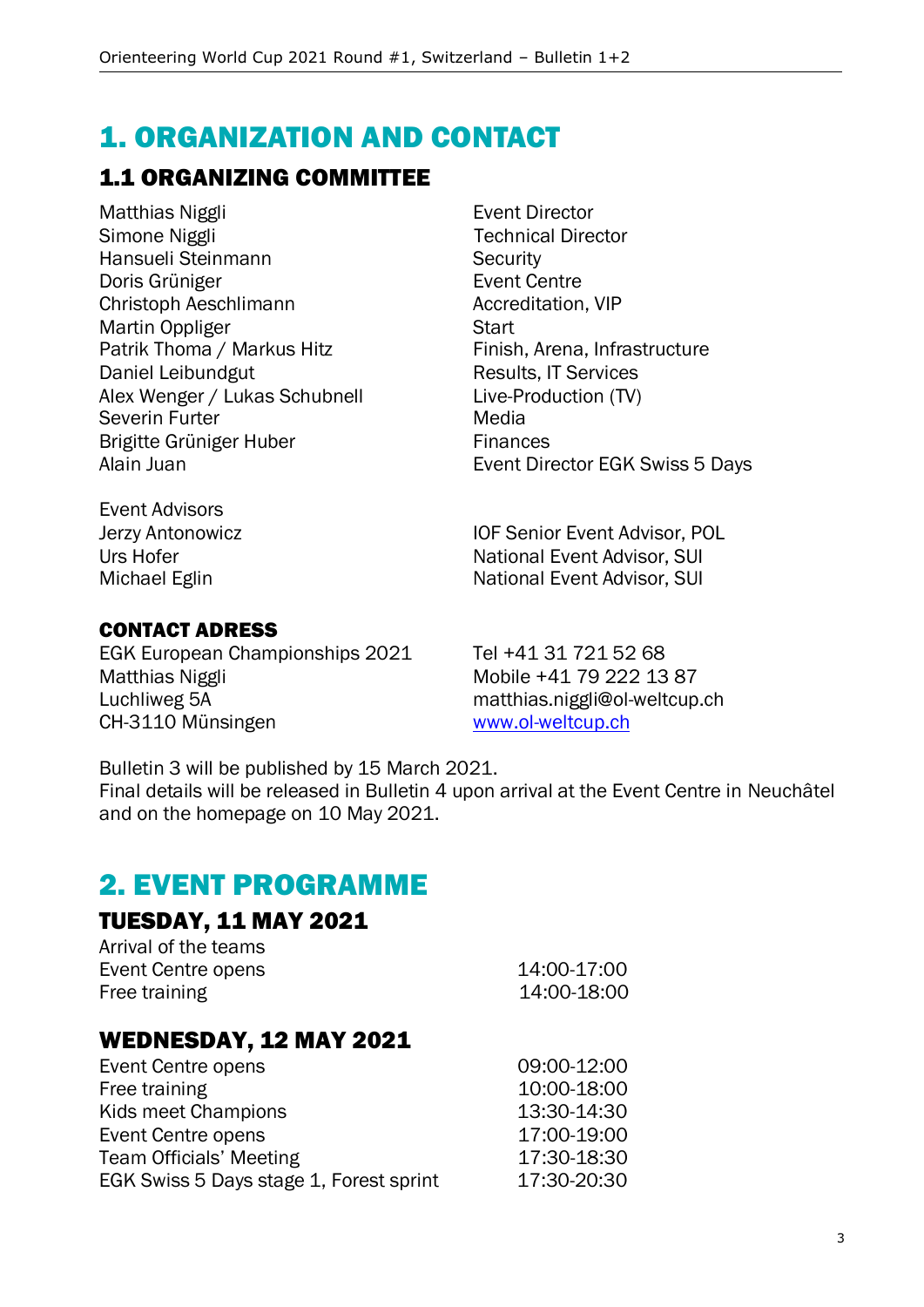#### THURSDAY, 13 MAY 2021

| EGK Swiss 5 Days stage 2, Long                 | 10:00-15:00 |
|------------------------------------------------|-------------|
| <b>EGK European Championships Sprint relay</b> | 16:30-18:00 |
| Price giving ceremony                          | 18:15       |

#### FRIDAY, 14 MAY 2021

| EGK Swiss 5 Days stage 3, Middle            | 10:00-14:00 |
|---------------------------------------------|-------------|
| Free training                               | 10:00-16:00 |
| <b>EGK European Championships KO-Sprint</b> |             |
| Qualification                               | 18:00-20:00 |

#### SATURDAY, 15 MAY 2021

| EGK Swiss 5 Days stage 4, Long              | 09:00-13:00 |
|---------------------------------------------|-------------|
| <b>EGK European Championships KO-Sprint</b> | 12:00-16:30 |
| First start Quarter Final approx.           | 12.15       |
| Semi-Final approx.                          | 14:00       |
| Final approx.                               | 15:30       |
| <b>Price Giving Ceremony</b>                | 16:15       |

#### SUNDAY, 16 MAY 2021

| EGK Swiss 5 Days stage 5, Sprint         | 08:30-12:00 |
|------------------------------------------|-------------|
| <b>EGK European Championships Sprint</b> | 11:00-15:00 |
| First start approx.                      | 11:30       |
| First start Top 40 Women                 | 12:50       |
| First start Top 40 Men                   | 14:00       |
| Price giving ceremony                    | 16:15       |

## 3. VENUES, ACCESS AND TRANSPORT

Neuchâtel is easily reachable by train or rental car from the airports Geneva, Zurich and Basel. The competitions are held in the heart of Neuchâtel and are about 1-5km from the city centre.

Official accommodation is in "Le Camp" in Vaumarcus, 25km from Neuchâtel.

There will not be any official transport to the competitions, but teams at "Le Camp" will get the Neuchâtel Tourist Card with free travel in the region and free access to many cultural places.

## 4. EVENT CENTRE

The Event Centre is located at "Le Camp" in Vaumarcus.

Please note that it will be very difficult to travel home on Sunday evening as the competition is in the afternoon. Take your time to stay one more night in Switzerland, you will not regret it.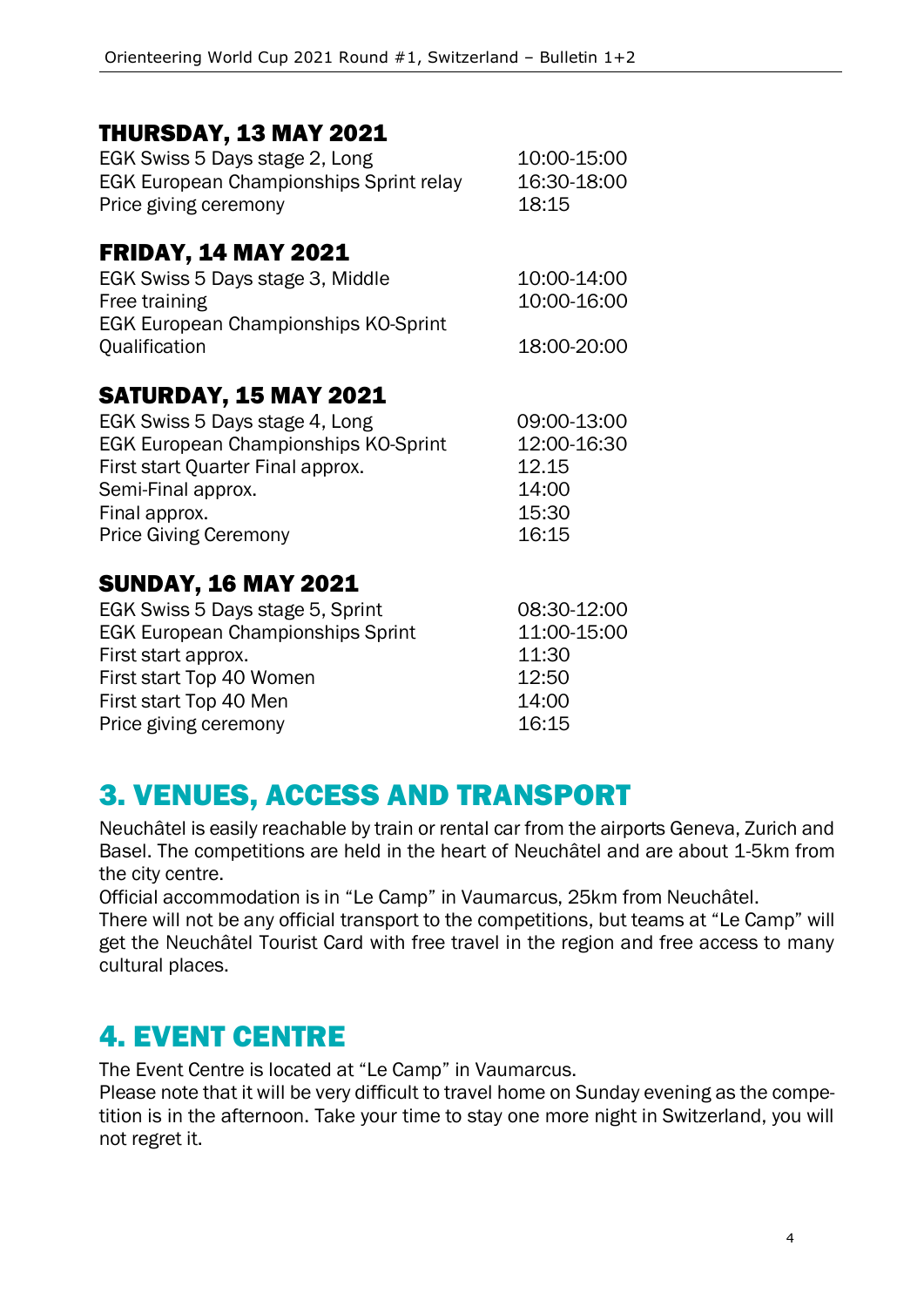

## 5. ENTRY

## 5.1 ENTRIES AND ENTRY DEADLINES

All entries are only to be made in IOF Eventor. The entry form will be available from 1 November 2020 on <https://eventor.orienteering.org/Events/Show/6747>

- The deadline for Team Size Entry is 13 March 2021 (- 2 months)
- The deadline for Team Names Entry is 3 May 2021 (- 10 days)
- The deadline for Late Entries, Changes of Team Size or Team Names is 12 May 2021 at 12:00
- The event start date is 13 May 2021

Team Size Entry (deadline 13 March 2021) The following information shall be filled in:

Team manager (Chosen from list in IOF Eventor)

- Number of Team athletes (Men and Women)
- Number of Team officials
- Number of Team athletes in the individual races: Federation Team Quota will be published by the IOF.

There is no maximum number of officials per team.

Team Names Entry (deadline 3 May 2021)

The following information shall be filled in:

Name of each Team athlete by selecting from federation members in IOF Eventor.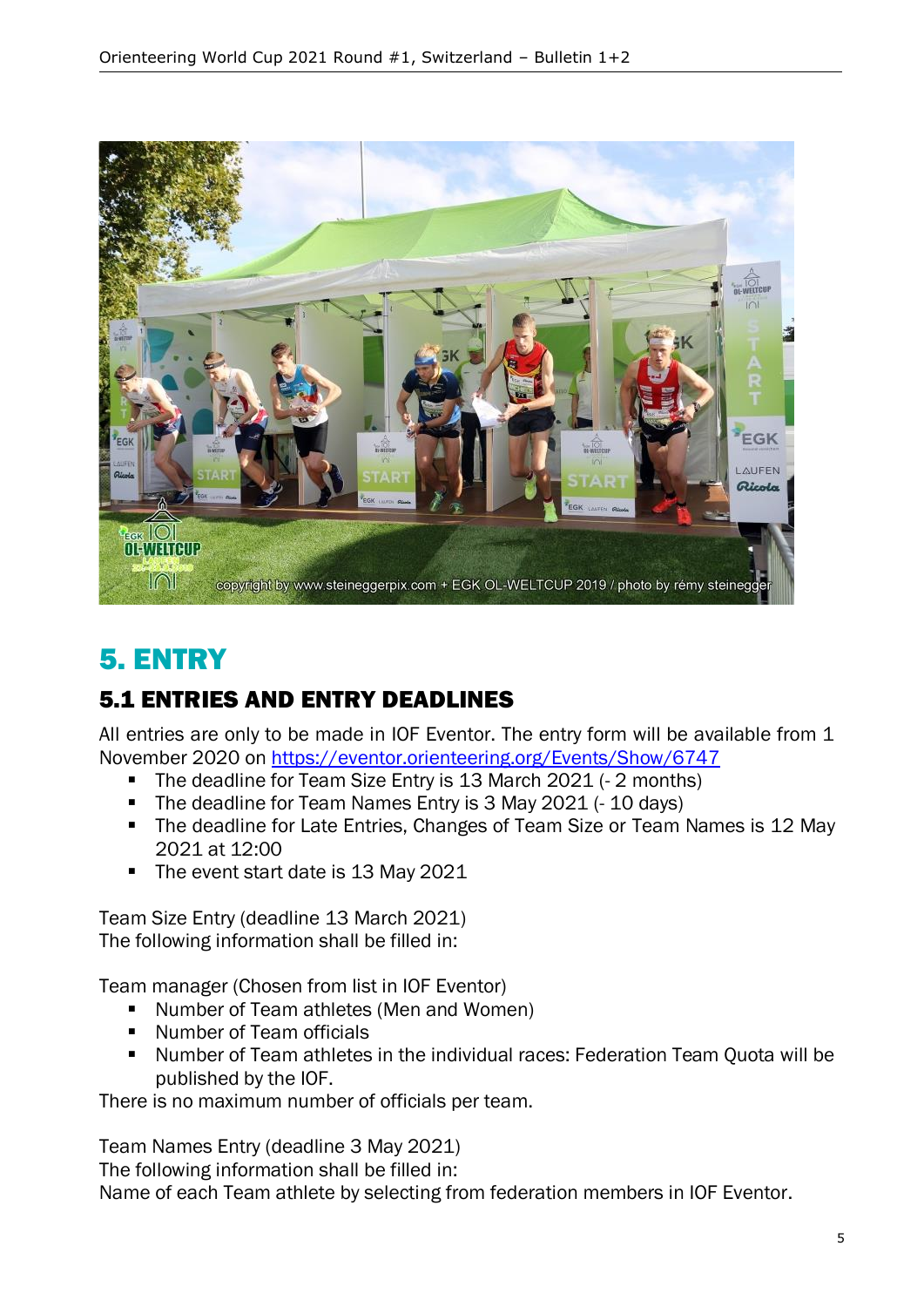Competition Entries

Names of the competitors and, if required, their starting group, shall be entered in IOF Eventor before 12 noon on the day before an individual competition.

Late Entries, Changes of Team Size or Team Names

Late Entries and changes will be accepted, if possible, up to Event start date, 12 May 2021 at 12:00.

No late entries or changes will be accepted after that date. Late entries and changes will always have a defined extra cost (surcharge). Late entries and changes will always be treated equally and must be communicated directly to the organizer [matthias.niggli@ol-weltcup.ch.](mailto:matthias.niggli@ol-weltcup.ch)

The organizer makes the changes in IOF Eventor after deadlines.

#### 5.2 ENTRY FEES UNTIL 13 MARCH 2021

Competition package: CHF 150.- for competitors and CHF 50.- for team officials This includes: Starting fee for all 3 races (competitors only) Training maps, competition maps

## 5.3 PAYMENT

The competition package must be paid by 20 March 2021. Please note that all bank charges must be paid by the applicant. Please note, that we will add a late payment fee of CHF 20.- per person for late payment!

SWIFT Code POFICHBEXXX Clearing Nr. 09000

Bank **Bank** PostFinance, Nordring 8 CH-3003 Bern, IBAN CH75 0900 0000 8771 7328 8 To the credit of Swiss Cup, Im Freien 5, CH-8712 Stäfa

## 6. ACCOMMODATION AND FOOD

We offer you accommodation packages at [Le Camp](https://www.lecamp.ch/en/) in Vaumarcus, a beautiful location with great views. Accommodation is in different buildings and standards. You can order the accommodation packages by filling out the form which is available

from 1 November 2020 on Eventor. Deadline is 31 January 2021. First come, first serve. Send the form to [matthias.niggli@ol-weltcup.ch.](mailto:matthias.niggli@ol-weltcup.ch) You will then get a confirmation and an invoice. The invoice is payable until 15 February 2021.

Accommodation package (250 beds) for competitors and team officials from Tuesday, 11 May to Monday, 17 May (6 nights) at [Le Camp](https://www.lecamp.ch/en/) including half board in the accommodation and warm lunch on Wednesday, Thursday and Friday:

- Single rooms (4 rooms available) CHF 640.- per person
- Double rooms (21 rooms available) CHF 500.- per person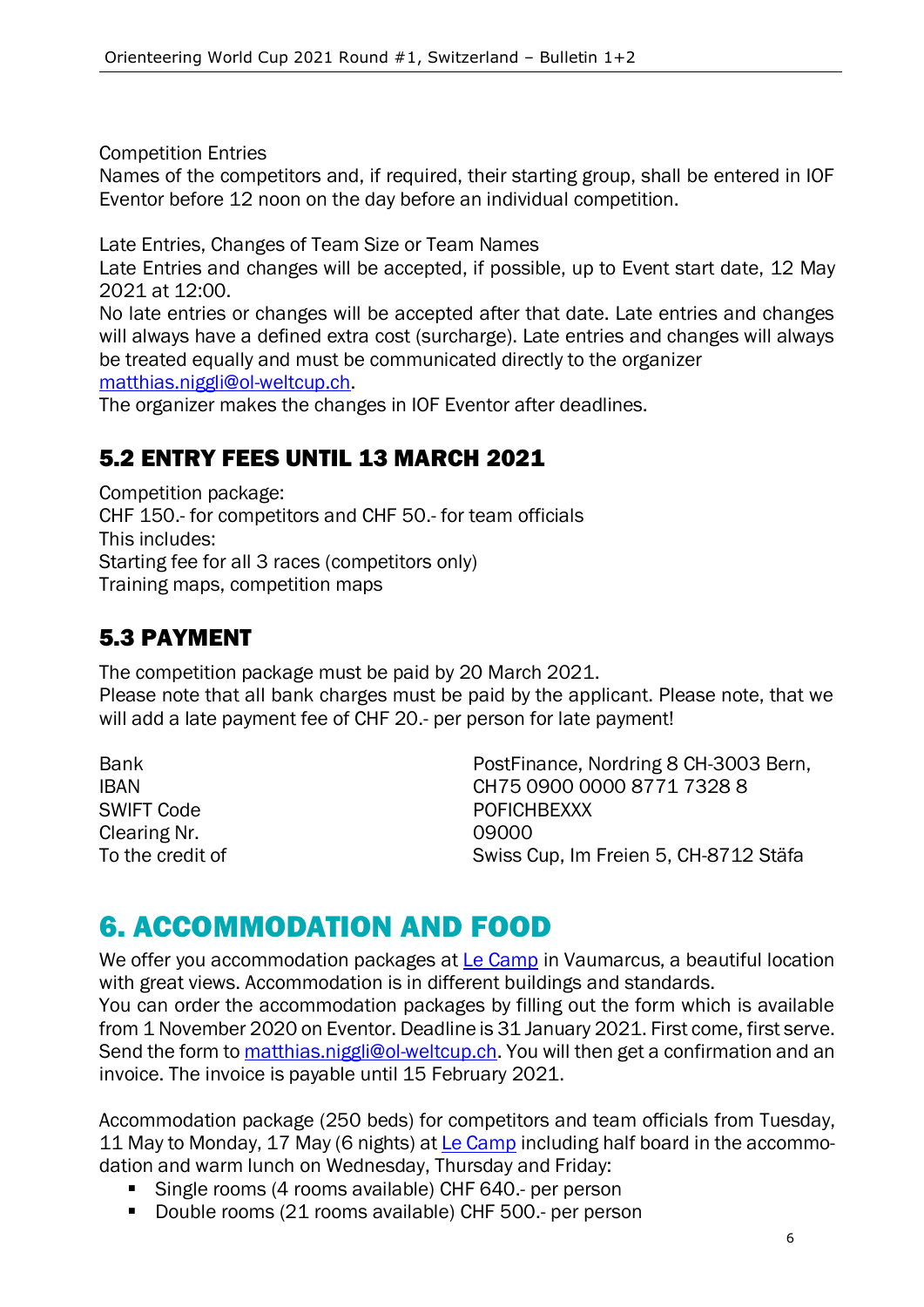- 4-bed rooms (9 rooms available) CHF 460.- per person
- 5- to 8-bed rooms (11 rooms available) CHF 420.- per person
- rooms with 10-20 beds (own bed linen/sleeping bag, 96 beds) CHF 320.- per person

Accommodation package (140 beds) for competitors and team officials from Tuesday, 11 May to Monday, 17 May (6 nights) at [Le Camp,](https://www.lecamp.ch/en/) no food, kitchen in the different buildings may be used:

- Double rooms (6 rooms available) CHF 300.-
- 4-bed rooms (2 rooms available) CHF 250.-
- 5- to 8-bed rooms (4 rooms available) CHF 220.-
- rooms with 10-20 beds (own bed linen/sleeping bag, 96 beds) CHF 120.-

Teams entering with only the competition package have to book their own accommodation.

If you need any help, don't hesitate to contact the Event Director.

## 7. EMBARGOED AREAS

The [marked competition areas](https://drive.google.com/open?id=1MBmyIGXVxixjzTS7Sr6UXp2103HJwrQJ&usp=sharing) around Neuchâtel are embargoed areas. For competitors, team officials and others who, through knowledge of the terrain or the competitions, may influence the results of the competitions, it is prohibited to enter the embargoed areas.

These embargoed areas are valid until the day prior to the competition. Special rules by the organizer will be valid at the day of competitions (see Bulletin 4).



**Overview** 

Embargoed area around in Neuchâtel, St-Blaise and Colombier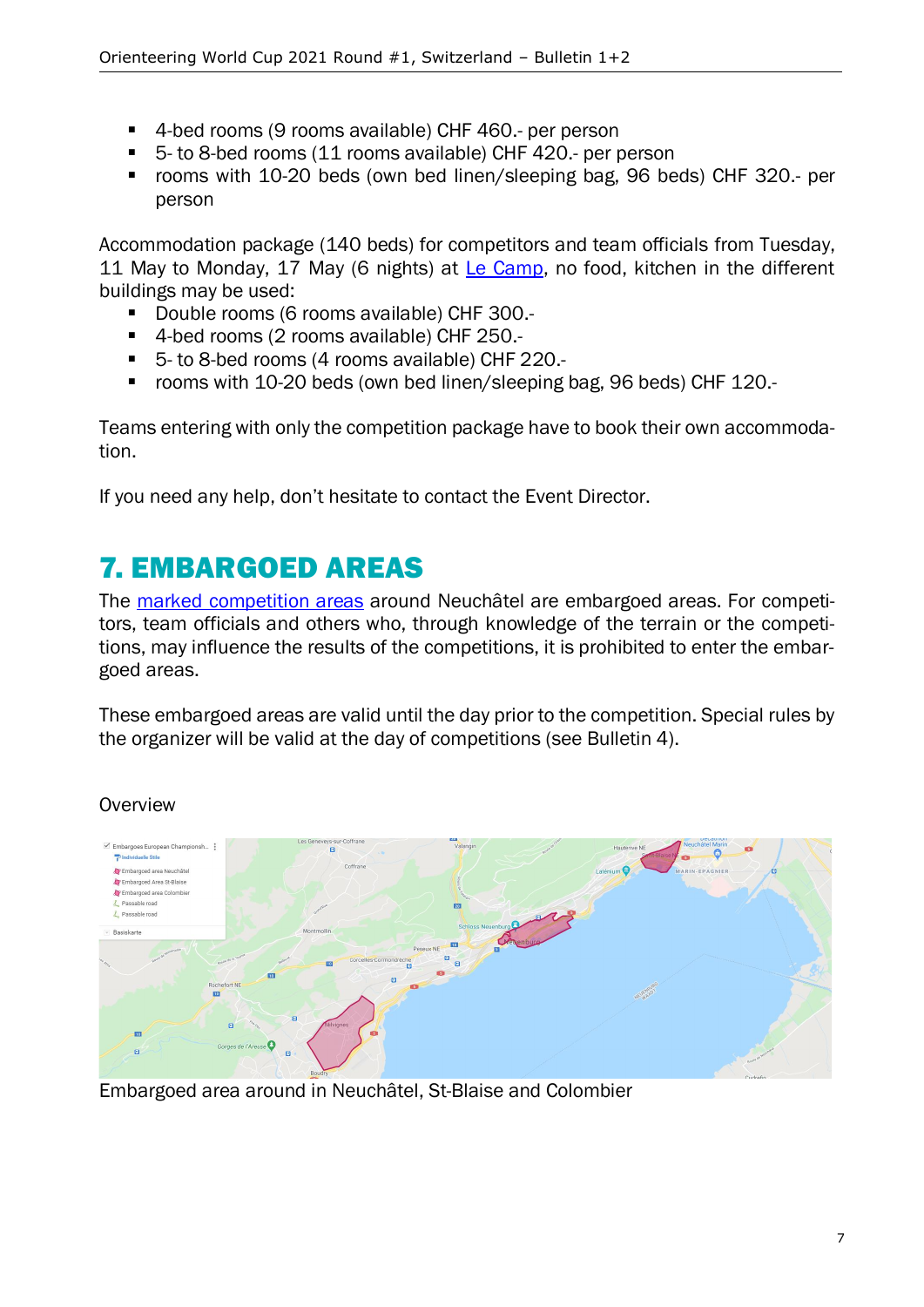

Embargoed area Neuchâtel



Embargoed area St-Blaise  $\circ$ -<br>Ondation Neuchâtel<br>L'Accueil pour Anima ö **BÔLI** O  $\overline{1}$  AG, Fili Robinson L  $\epsilon$ oudry<sup>n</sup>  $\bullet$ stems Assemblin Café du Pont Boudry O

Embargoed area Colombier

## 7.1 PREVIOUS ORIENTEERING MAPS

There are previous orienteering maps from some parts of the competition areas. They can be downloaded from Eventor.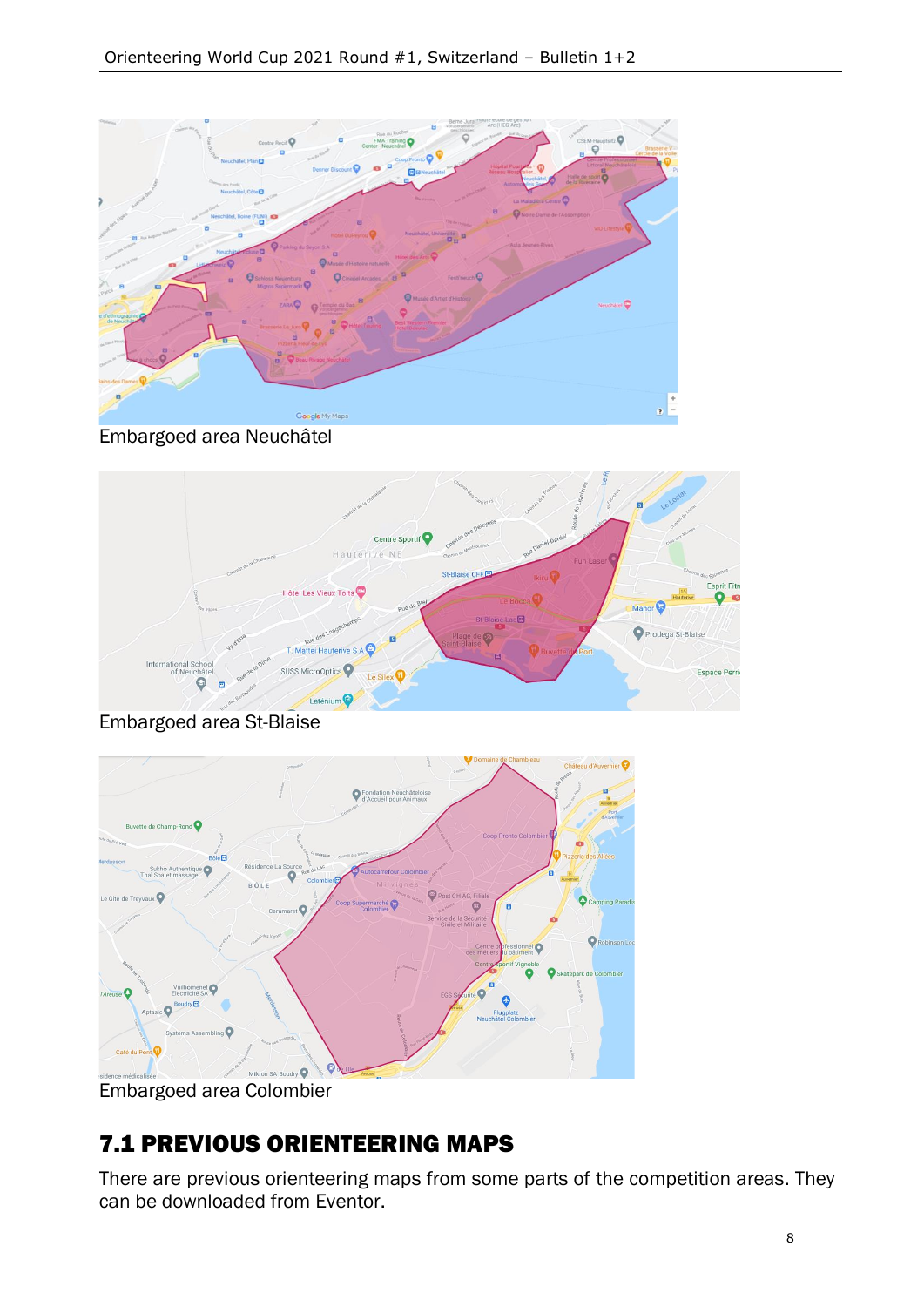## 8. TRAINING

On the weekend before, there are the Swiss championships in sprint relay and sprint in Zwingen and Laufen (World Cup 2019 maps) which are open to non-swiss runners as well. This is the perfect preparation just 90 minutes by train or car away from Neuchâtel.

Training map in the region of Neuchâtel will be available, 1:4000, 2021 by Beat Imhof. No controls. The training map will be given to all entered runners and coaches.

## 9. RULES AND GENERAL INFORMATIONS

#### 9.1 COMPETITON RULES

The Competition Rules for IOF Foot Orienteering Events 2021, valid from 1 January 2021 and the Special Rules for the 2021 Orienteering World Cup apply.

## 9.2 CLASSES AND PARTICIPATION RESTRICTIONS

There are two classes, Women and Men.

Participation restrictions, classes and qualification system will follow the Special Rules for the 2021 World Cup in Orienteering.

## 9.3 ANTI-DOPING

Doping is strictly forbidden, and the organisers of the EOC/World Cup are dedicated to supporting the Anti-Doping authorities in their work. Doping controls may be carried out any time during the competitions in accordance with the procedures described in the WADA International Standard of Testing and Investigations. The IOF Anti-Doping rules and the World Anti-Doping Code 2021 apply as of 1st of January 2021. Athletes who are selected for doping control must bring an official identification (with photo) to the doping test area. The athlete should also bring along their therapeutic use exemption (TUE) if applicable. In general, it is advisable that athletes bring along their ID to all competitions and events. For more information, please consult: [https://orienteer](https://orienteering.sport/iof/anti-doping/)[ing.sport/iof/anti-doping/.](https://orienteering.sport/iof/anti-doping/)

## 9.4 INSURANCE

The organizers decline any liability that might occur through participation in EOC/ World Cup Events 1, 2 and 3 and trainings. Each person participates at her/his own risk and is responsible for her/his own insurance coverage (illness and accident).

## 9.5 CLIMATE

Average temperatures in Neuchâtel in May lies between 10 and 25° C in daytime.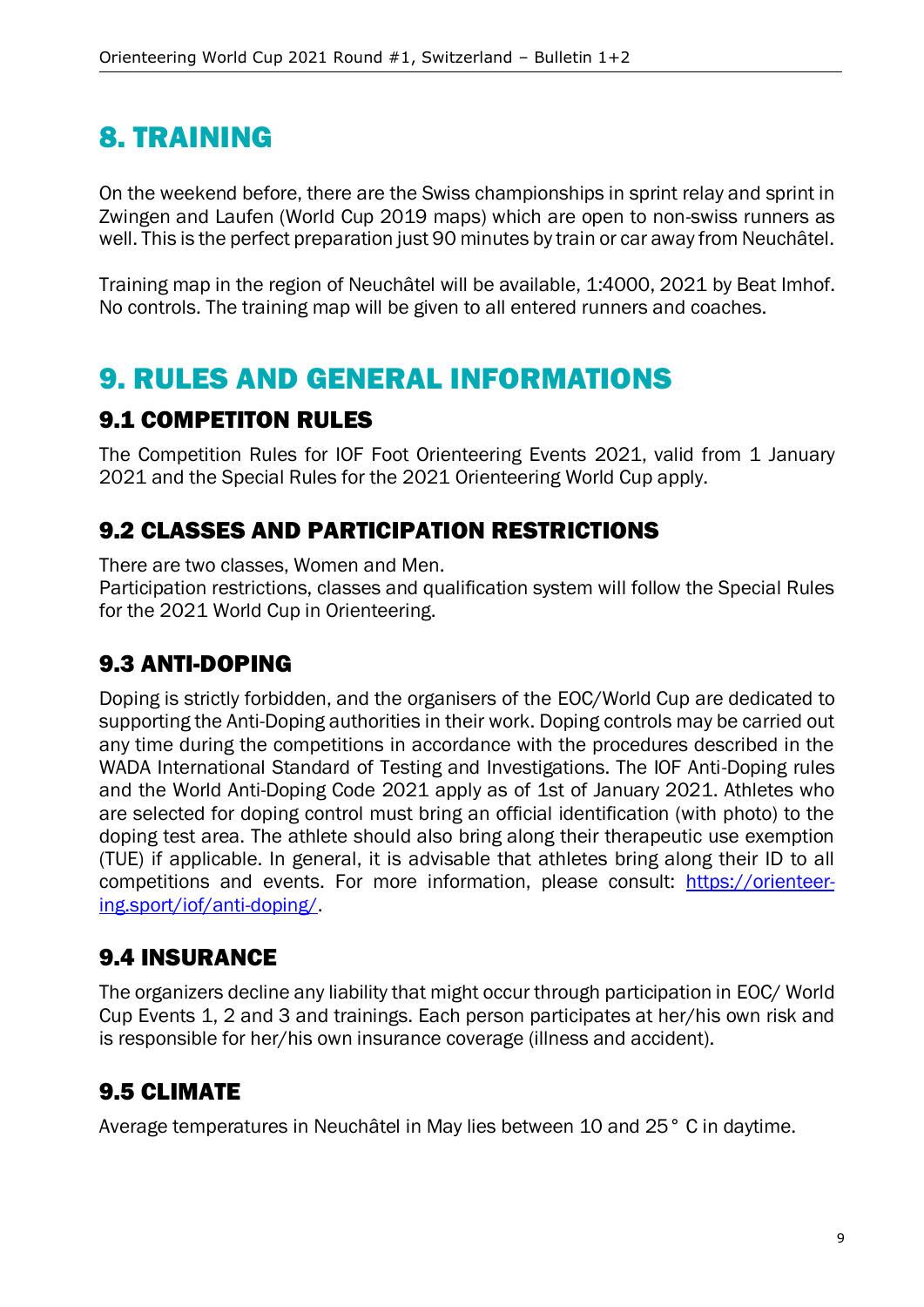#### 9.6 COVID-19 MEASURES

Measures to avoid spread of the corona virus may be needed. If so, we will kindly ask participants and spectators to follow measures and possible restrictions. More information to come in coming bulletins, if needed.

### 9.7 VISA PERMITS

The prerequisite for immigration into Switzerland is a valid passport. For travelers from certain countries a visa or further documents are required. Please check with your embassy if you need visa permits. [https://www.bfm.admin.ch/bfm/en/home/themen/einreise.html.](https://www.bfm.admin.ch/bfm/en/home/themen/einreise.html)

## 9.8 ATHLETE'S LICENCE

All athletes need to have an [IOF athlete's](https://orienteering.sport/iof/for-athletes/athletes-licence/) license to participate at the EOC/World Cup races.

## 10. MEDIA SERVICES

We welcome all media representatives as our partners to broadcast the thrilling events of EOC/World Cup 2021 to a broad public. For media accreditation please contact Severin Furter, +41 79 602 99 72, [media@o-worldcup.ch.](mailto:media@o-worldcup.ch)

## 11. COMPETITION INFORMATIONS

## 11.1 PUNCHING SYSTEM

The punching system used is SPORTident Air+. SIAC-Cards will be provided by the organizer.

#### 11.2 CLOTHING

There are no regulations on clothing, but spikes or dobb-spikes are not allowed in the sprint races.

## 12. EVENT INFORMATION

#### 12.1 EGK EUROPEAN CHAMPIONSHIPS SPRINT RELAY

| Format  | Sprint relay, massstart                                                                                                                                      |
|---------|--------------------------------------------------------------------------------------------------------------------------------------------------------------|
| Map     | Neuchâtel, 1:4000, 2m by Beat Imhof                                                                                                                          |
| Terrain | Urban terrain with smaller and bigger buildings and park areas. The<br>old town of Neuchâtel offers tricky orienteering in narrow streets and<br>foot paths. |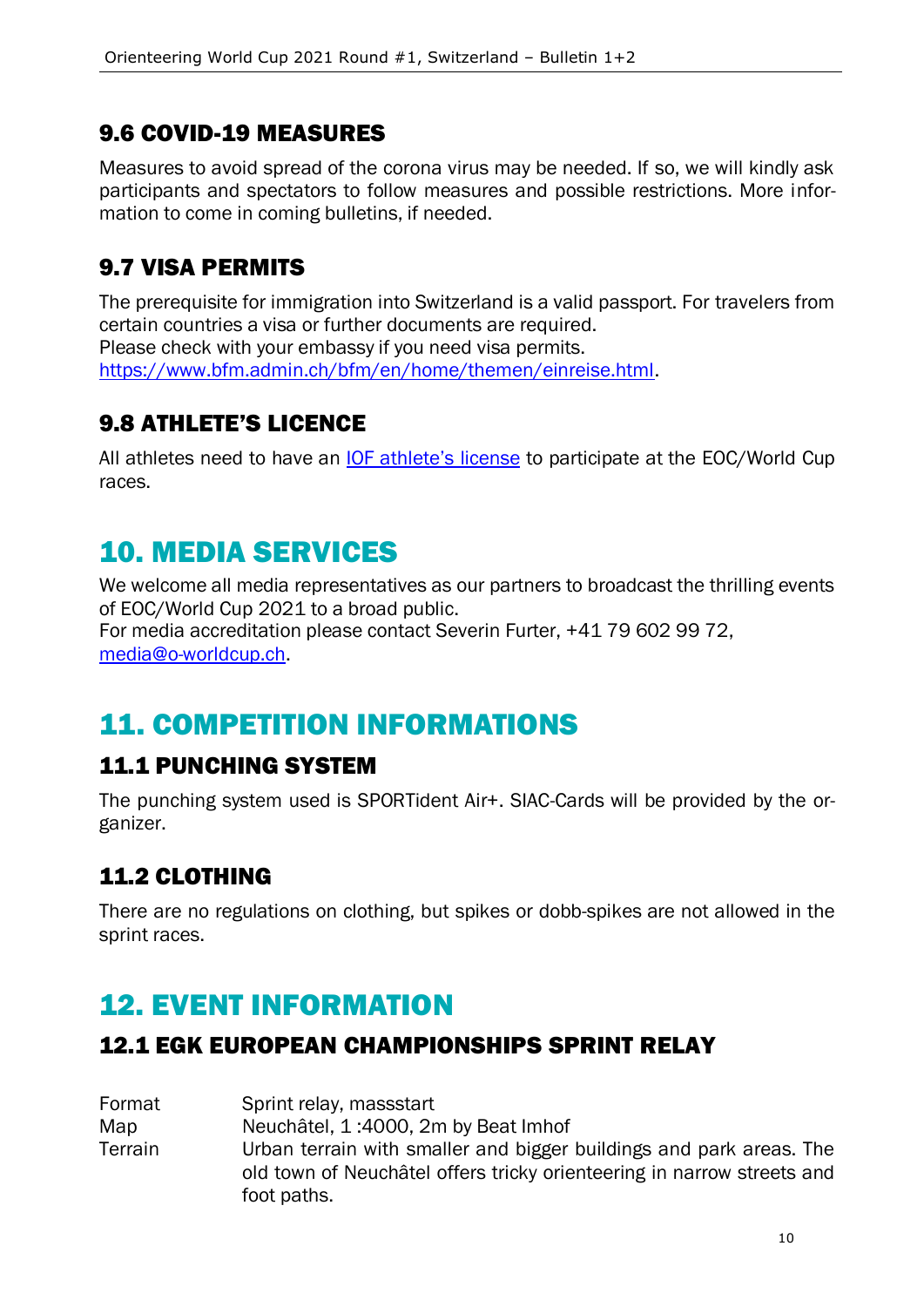| Forms        | Flat to hilly towards the castle of Neuchâtel. |
|--------------|------------------------------------------------|
| Traffic      | Local traffic in some of the streets.          |
| Winning time | 13-15' per leg (w-m-m-w)                       |
|              | Course setters: Nils Eyer and Kim Hadorn       |

### 12.2 EGK EUROPEAN CHAMPIONSHIPS KNOCKOUT-SPRINT

| Format          | Knockout-Sprint with Qualification, quarter final, semi-final and final |
|-----------------|-------------------------------------------------------------------------|
| Map             | St-Blaise and Neuchâtel, 1:4000, 2m by Beat Imhof                       |
| Terrain         | Urban terrain with smaller and bigger buildings and park areas. The     |
|                 | old town of Neuchâtel offers tricky orienteering in narrow streets and  |
|                 | foot paths.                                                             |
| Forms           | Flat to hilly towards the castle of Neuchâtel.                          |
| Traffic         | Local traffic in some of the streets.                                   |
| Women           | Oualification 8-10', elimination rounds 6-8'.                           |
| Men             | Qualification 8-10', elimination rounds 6-8'.                           |
| Course setters: | Andreas Kyburz and Fabian Hertner                                       |

#### 12.3 EGK EUROPEAN CHAMPIONSHIPS SPRINT

| Format  | Sprint distance, no qualification (changed EOC-rules compared to       |
|---------|------------------------------------------------------------------------|
|         | previous events)                                                       |
| Map     | Neuchâtel, 1:4'000, 2m, by Beat Imhof                                  |
| Terrain | Urban terrain with smaller and bigger buildings and park areas. The    |
|         | old town of Neuchâtel offers tricky orienteering in narrow streets and |
|         | foot paths.                                                            |
| Forms   | Flat to hilly towards the castle of Neuchâtel.                         |
| Traffic | Local traffic in some of the streets.                                  |
| Women   | winning time 13-15'                                                    |
| Men     | winning time 13-15'                                                    |
|         | Course setters: Judith Wyder and Nils Eyer                             |

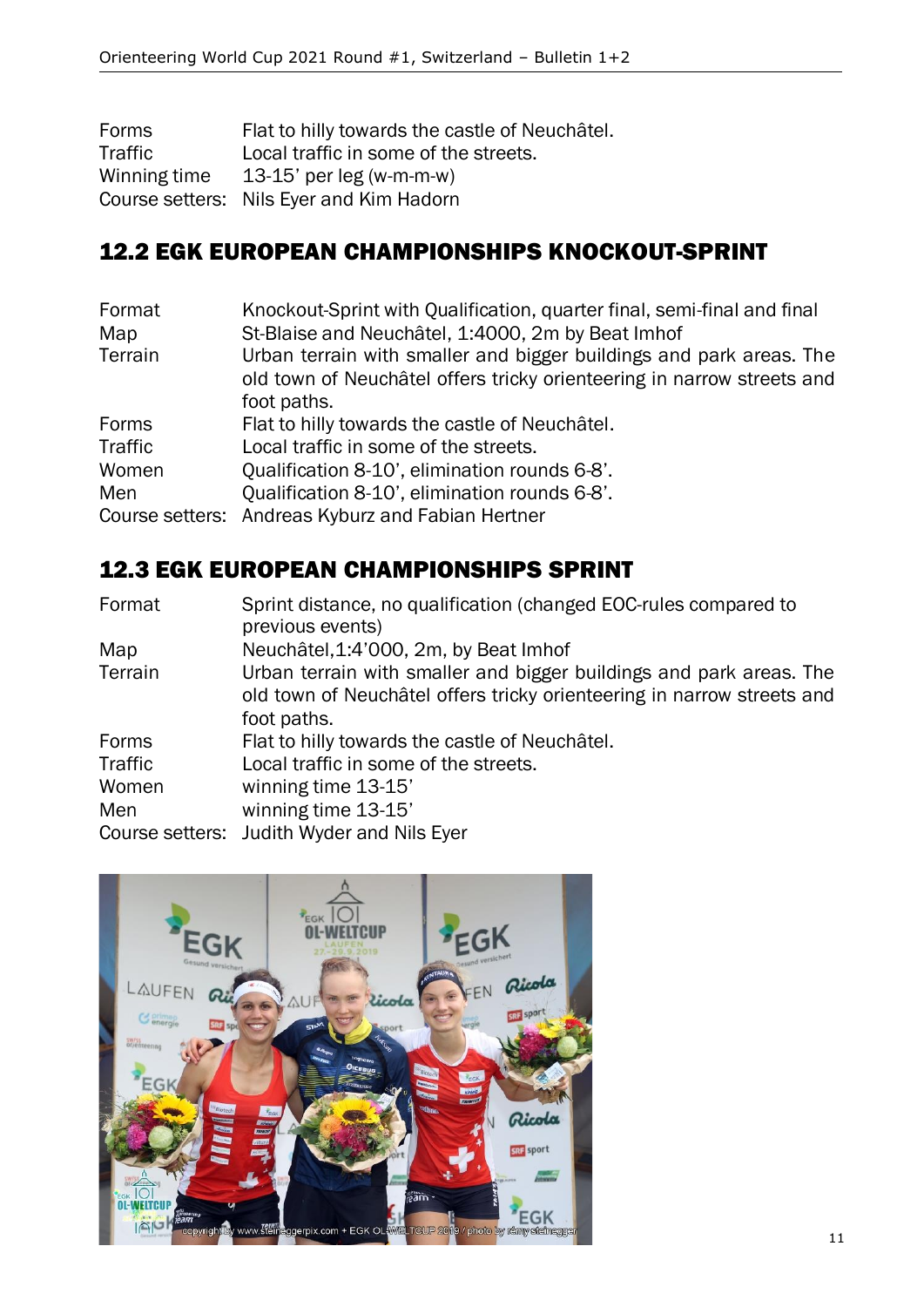## 13. PRIZE MONEY

A total prize fund of EUR 12'900.- will be awarded from the event organizer to the best men and women in the 3 competitions:

EGK European Championships / World Cup Event 1 (relay event):

| 1st place: | EUR 1000 .-      |
|------------|------------------|
| 2nd place: | <b>EUR 700.-</b> |
| 3rd place: | EUR 400.-        |

EGK European Championships / World Cup Event 2 and 3 (individual races):

| 1st place: | <b>EUR 1000.-</b> |
|------------|-------------------|
| 2nd place: | <b>EUR 700 .-</b> |
| 3rd place: | <b>EUR 400.-</b>  |
| 4th place: | <b>EUR 200.-</b>  |
| 5th place: | <b>EUR 200.-</b>  |
| 6th place: | <b>EUR 200.-</b>  |

A total prize fund of EUR 19'000.- will be awarded from the IOF, the Verein Swiss Cup and Idrefjällens OK to the best men and women in the World Cup overall ranking 2021:

| 1st place: |            | EUR 5'000 .- |
|------------|------------|--------------|
| 2nd place: |            | EUR 2'000 .- |
| 3rd place: |            | EUR 1'000 .- |
| 4th place: |            | EUR 600 .-   |
| 5th place: |            | EUR 500 .-   |
| 6th place: | <b>EUR</b> | $400 -$      |

## 14. PUBLIC RACES

Starting on Wednesday, 12 May 2021 the [EGK Swiss 5 days](https://www.swiss5days2020.ch/en) competition will take part at the same locations and in the same terrains as the EGK European Championships. So it's really worth coming to Switzerland as a spectator to follow the EGK European Orienteering Championships and run a 5 days competition at the same time.

© Pictures by Rémy Steinegger